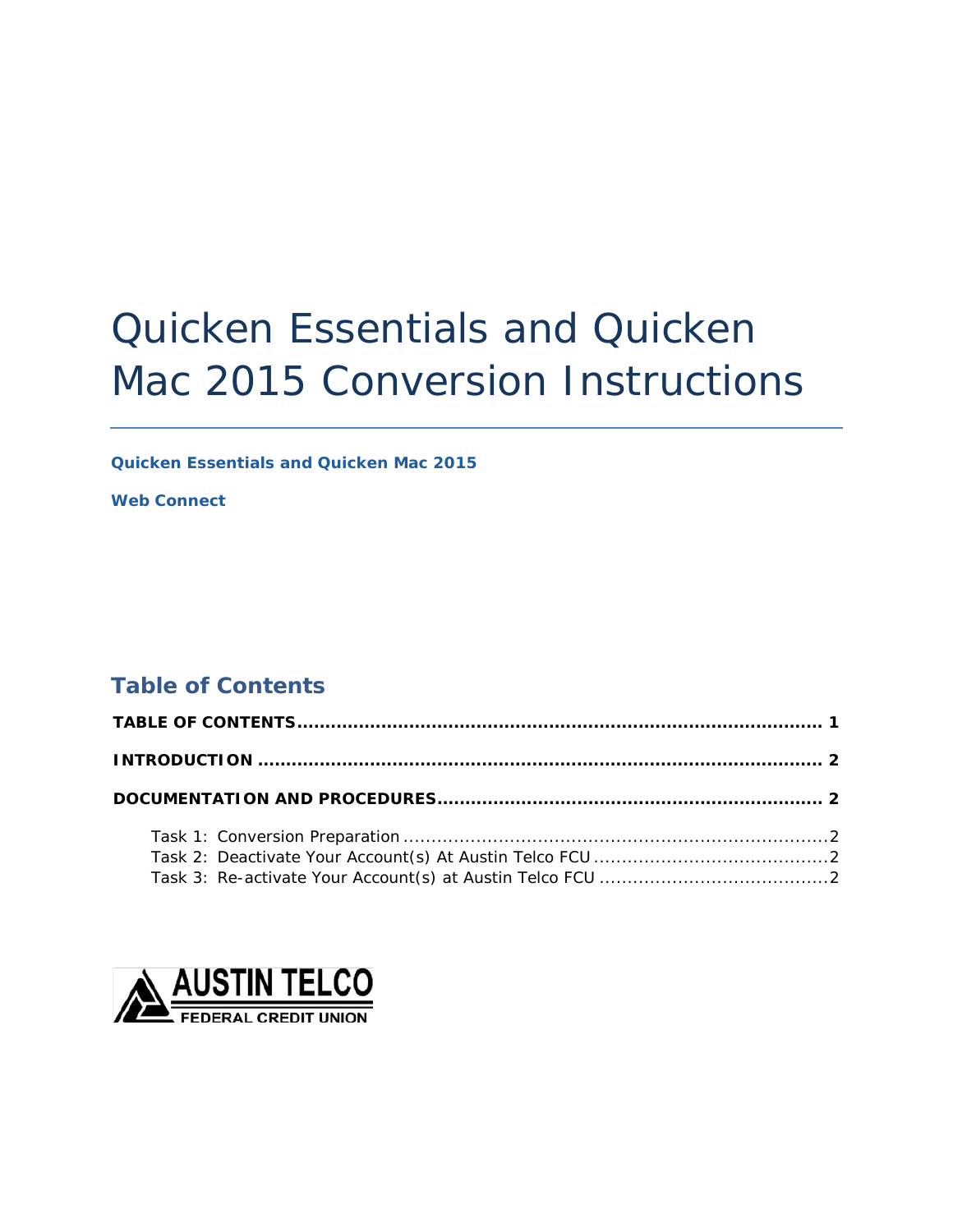# <span id="page-1-0"></span>**Introduction**

As *Austin Telco FCU* completes its system conversion, you will need to modify your Quicken settings to ensure the smooth transition of your data. To complete these instructions, you will need your Username and Password for *Austin Telco FCU* Online Banking.

It is important that you perform the following instructions exactly as described and in the order presented. If you do not, your service may stop functioning properly. This conversion should take 15–30 minutes.

**NOTE:** This update is time sensitive and can be completed on or after 3/10/15.

# <span id="page-1-2"></span><span id="page-1-1"></span>**Documentation and Procedures**

### **Task 1: Conversion Preparation**

- 1. Backup your data file. For instructions to back up your data file, choose **Help** menu > **Search**. Search for *Backing Up*, select **Backing up data files**, and follow the instructions.
- 2. Download the latest Quicken Update. For instructions to download an update, choose **Help** menu > **Search**. Search for *Updates*, select "Check for Updates," and follow the instructions.

### <span id="page-1-3"></span>**Task 2: Deactivate Your Account(s) At Austin Telco FCU**

- 1. Select your account under the **Accounts** list on the left side.
- 2. Choose **Accounts** menu > **Settings**.
- 3. Remove the checkmark from **I want to download transactions**.
- 4. Click **Save**.
- 5. Click **Continue** when asked to confirm this deactivation.
- 6. Repeat steps 2 5 for each account at *Austin Telco FCU.*

#### <span id="page-1-4"></span>**Task 3: Re-activate Your Account(s) at Austin Telco FCU**